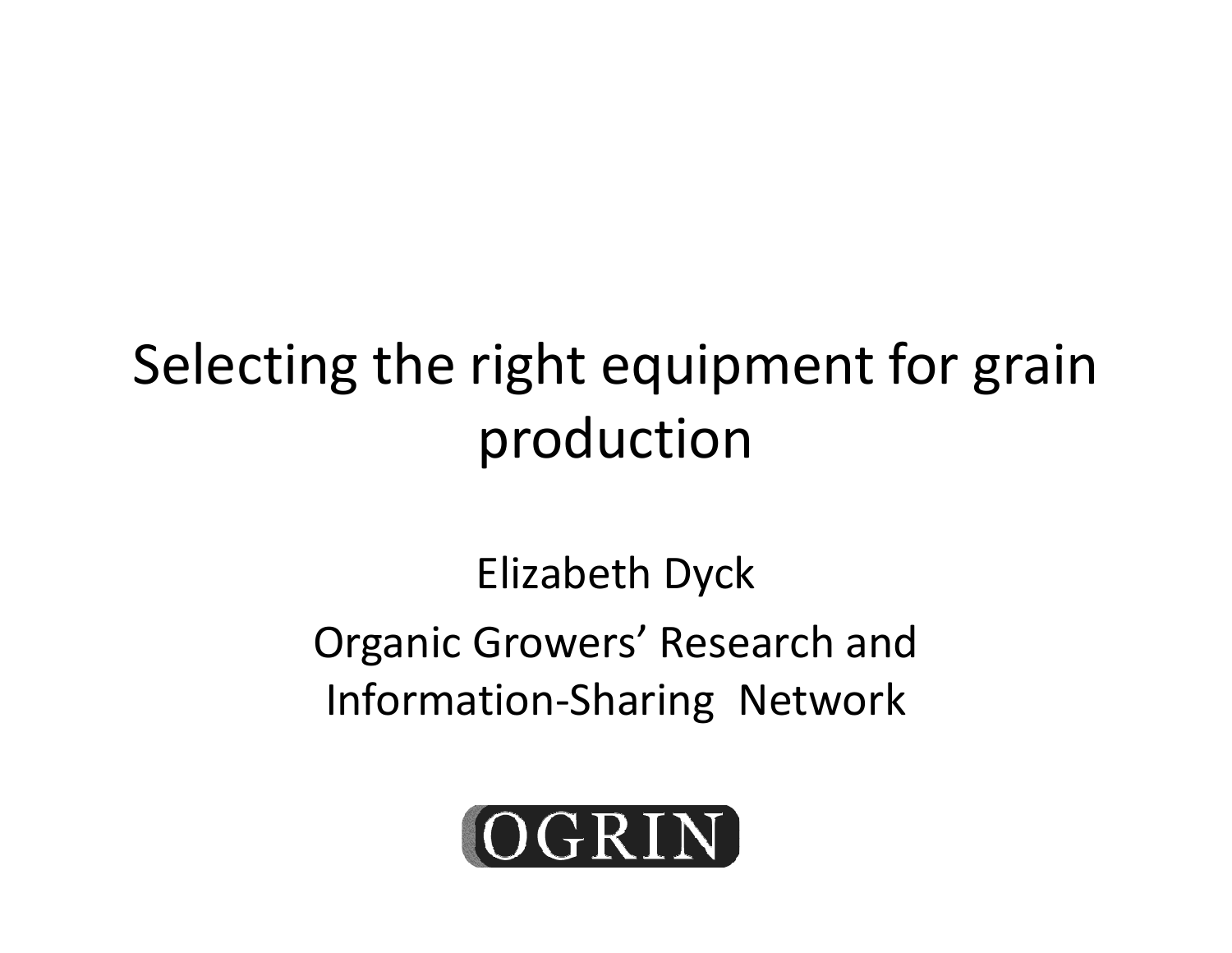### A hard-learned truth about equipment needed for grain production

• Commercial growers at all scales need a combine or reaper/binder and thresher to harvest the grain



Kit and Cathy Kelley, Washingtonville, PA, with AC 60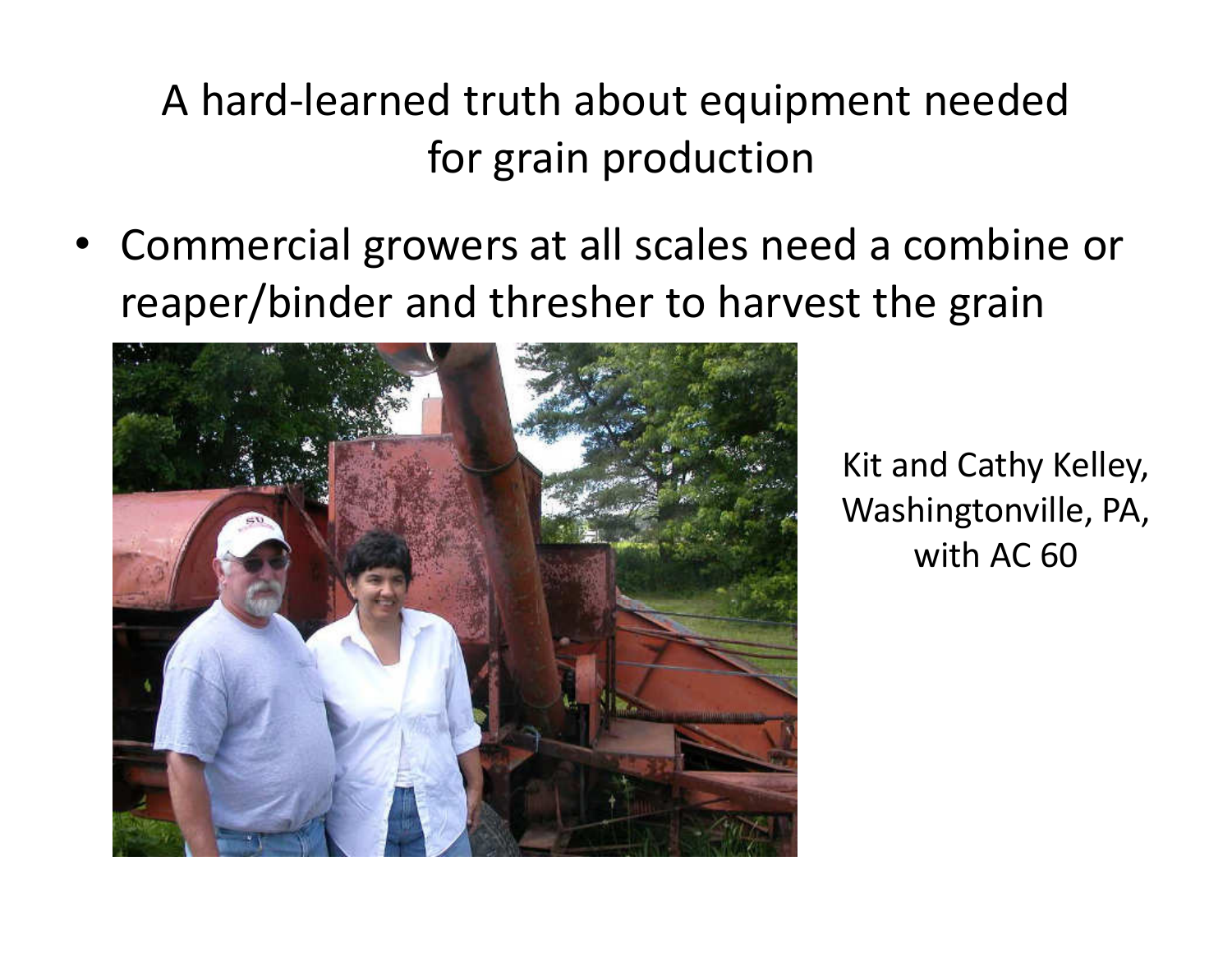Without a combine: desperate measures

- Have a neighbor combine (risky)
- Improvise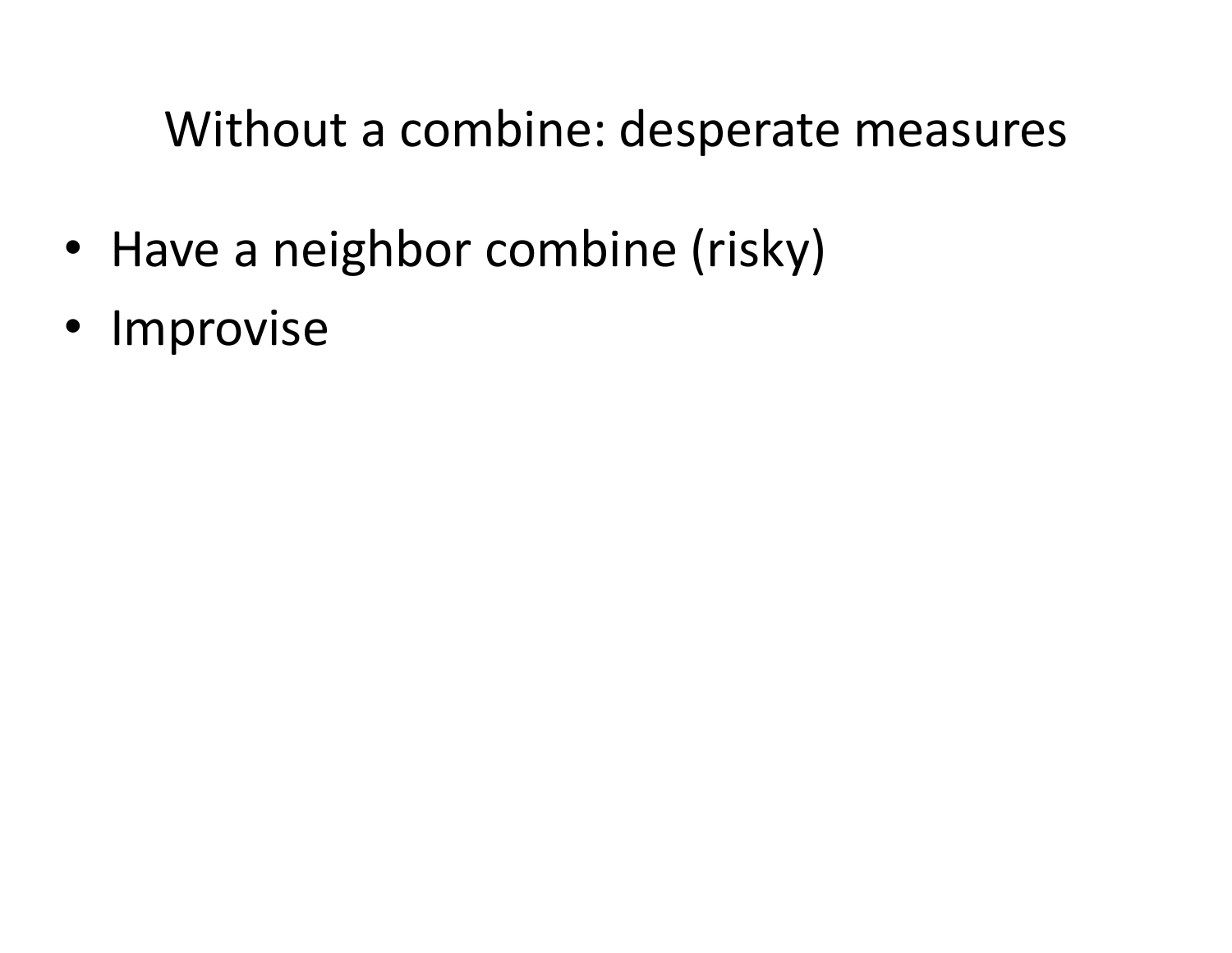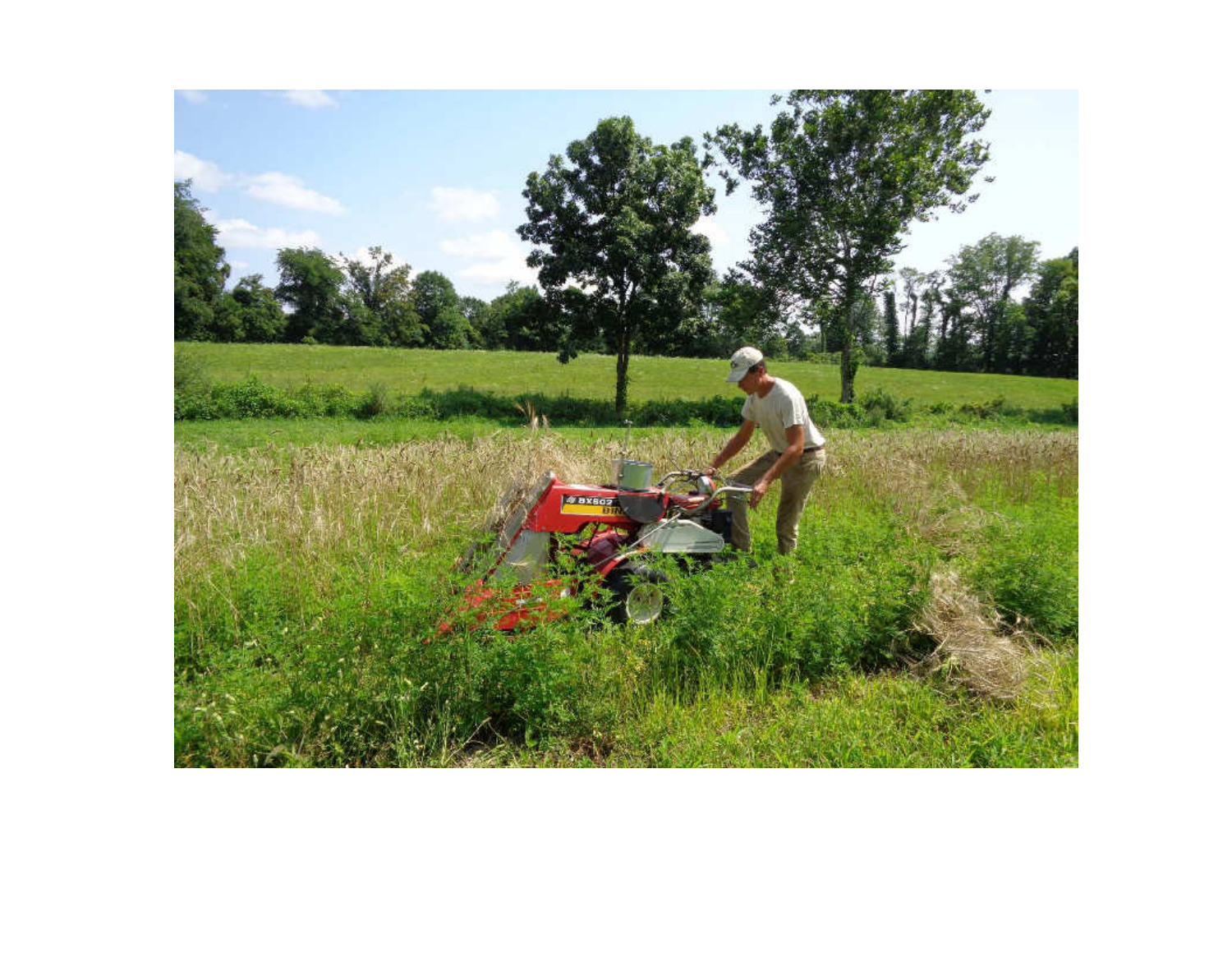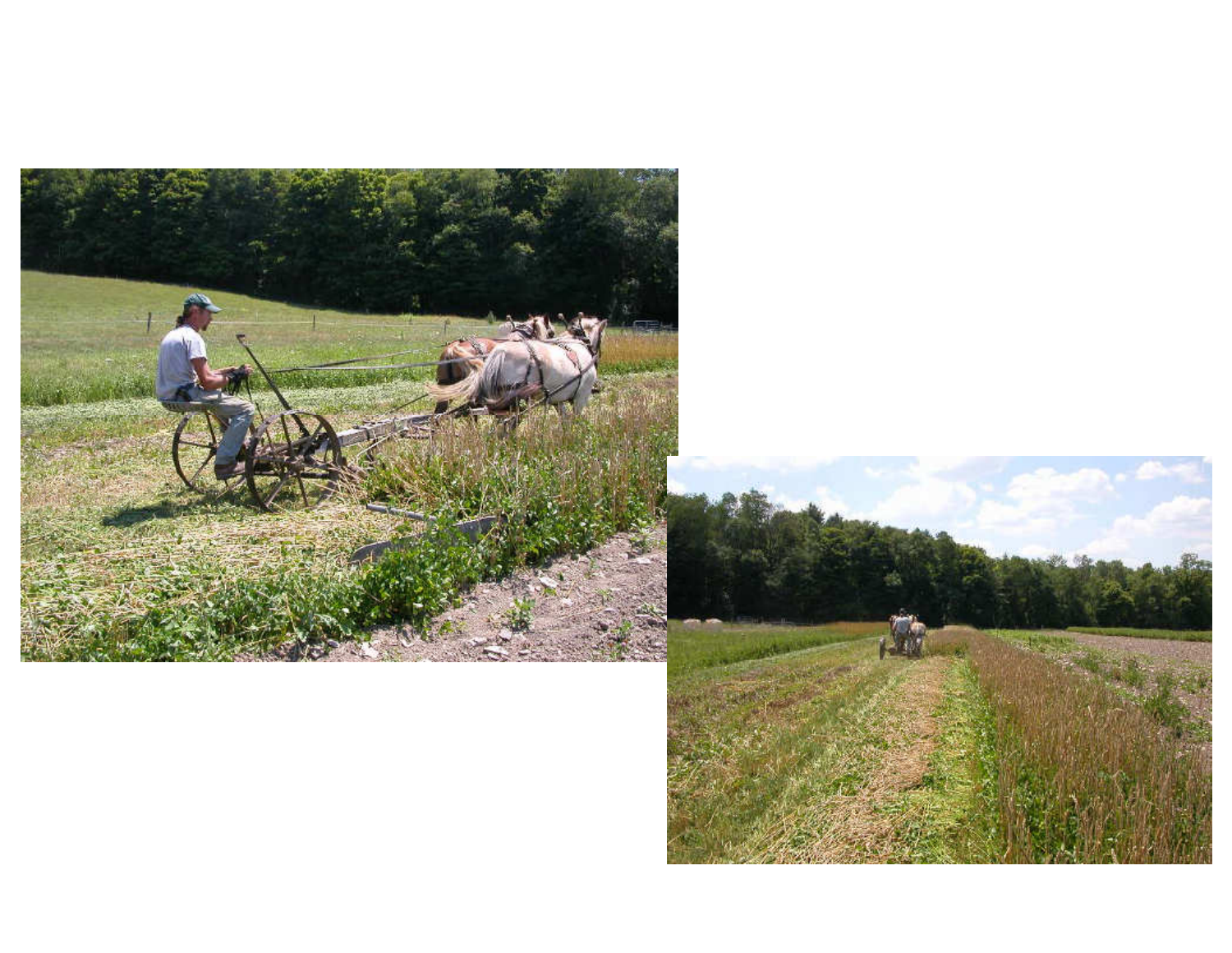

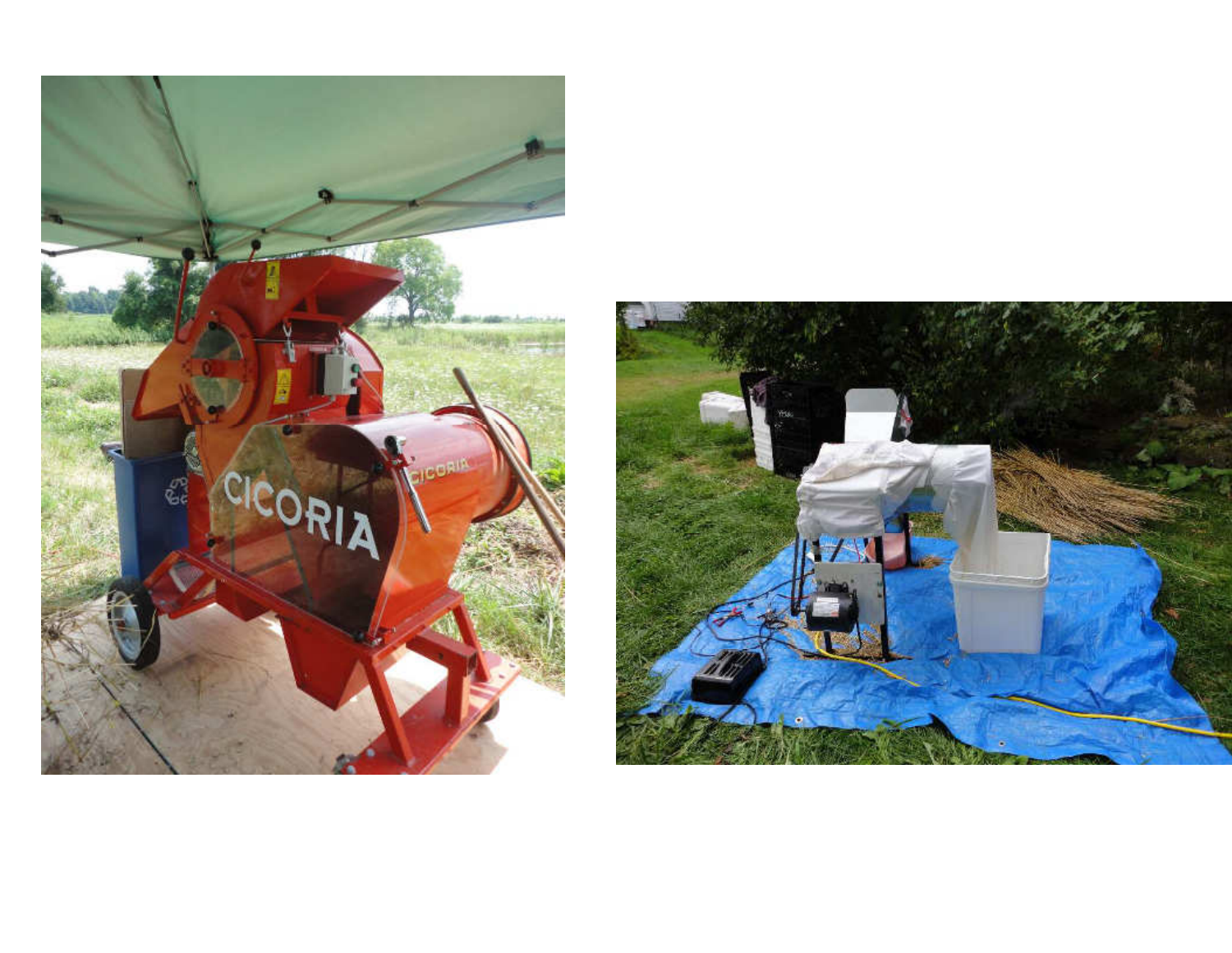#### Without a combine: desperate measures

 $\rightarrow$ Better off not planting grain until you have a viable harvesting plan in place.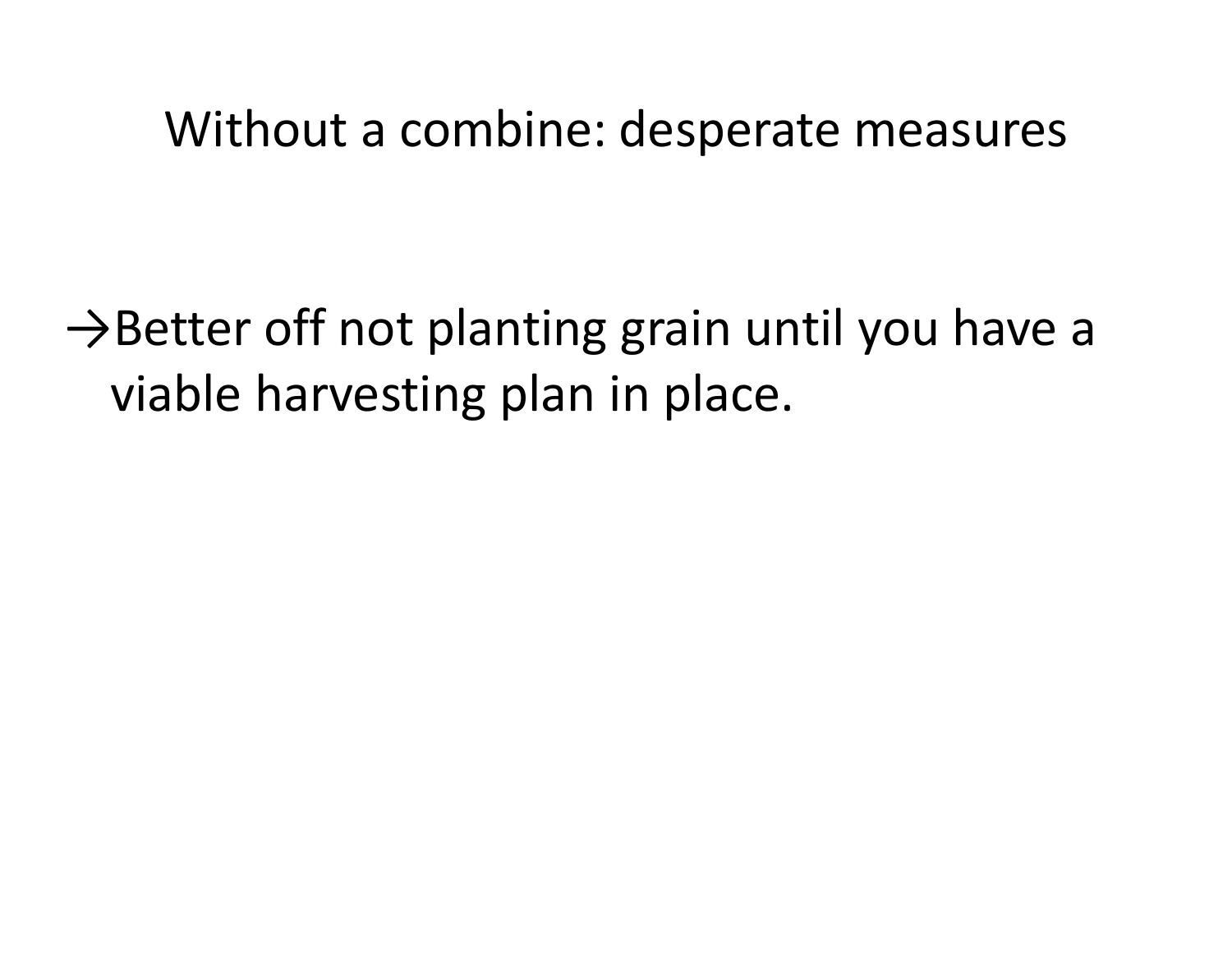Other very useful/essential equipment/infrastructure

- Grain drying plan<sup>\*</sup>
- Storage (short- and long-term) plan that will keep grain cool and dry, avoid insect and rodent infestations\*
- Grain cleaner: air-screen cleaner \* (if selling retail)
- Grain drill

(Much needed equipment/infrastructure can be bought used or made—remember to use foodgrade materials)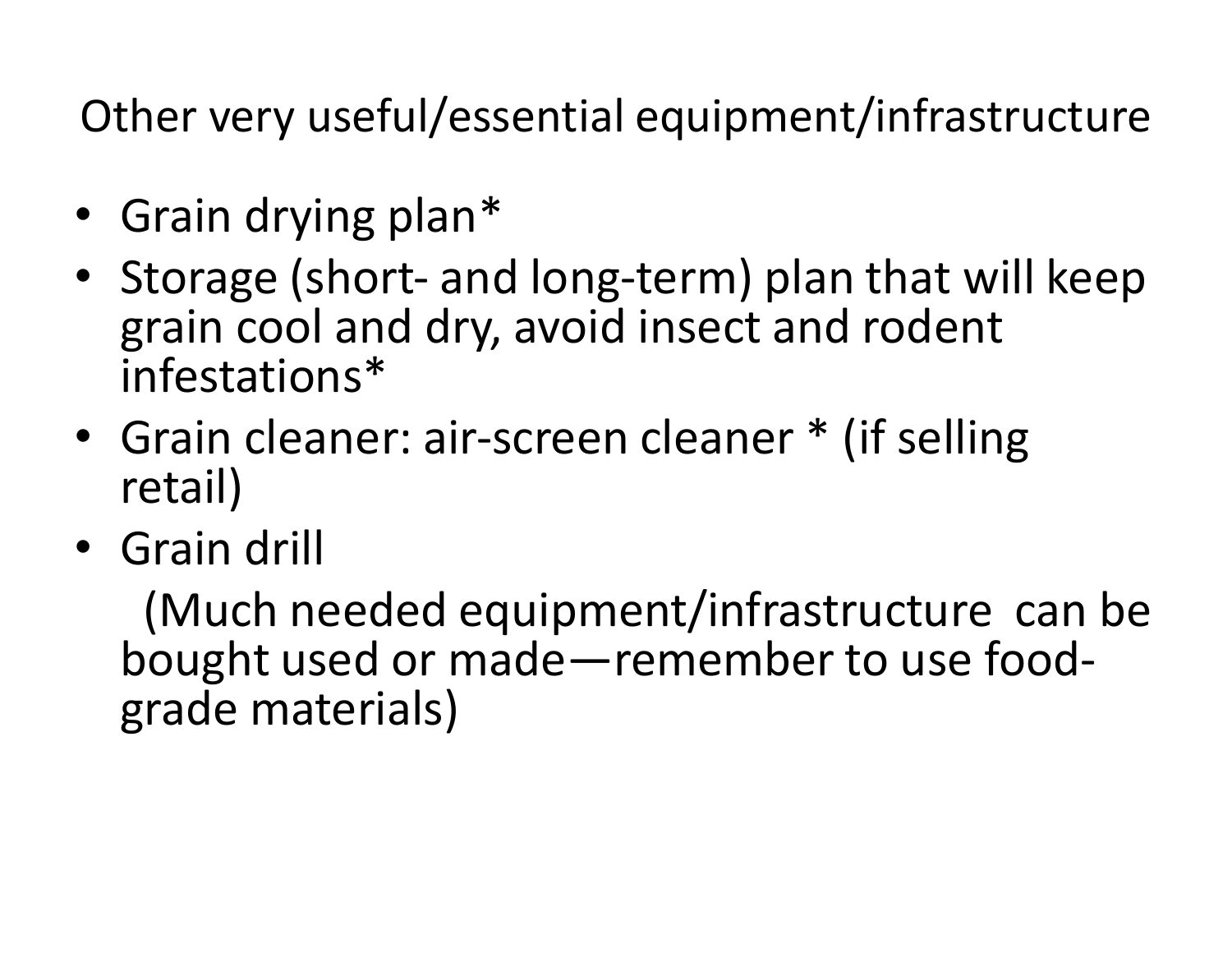### A caveat about equipment

- Having all the equipment in the world won't help if operations aren't timely, especially true for the small grains (think of as tomatoes)
	- Timely planting
	- Timely harvest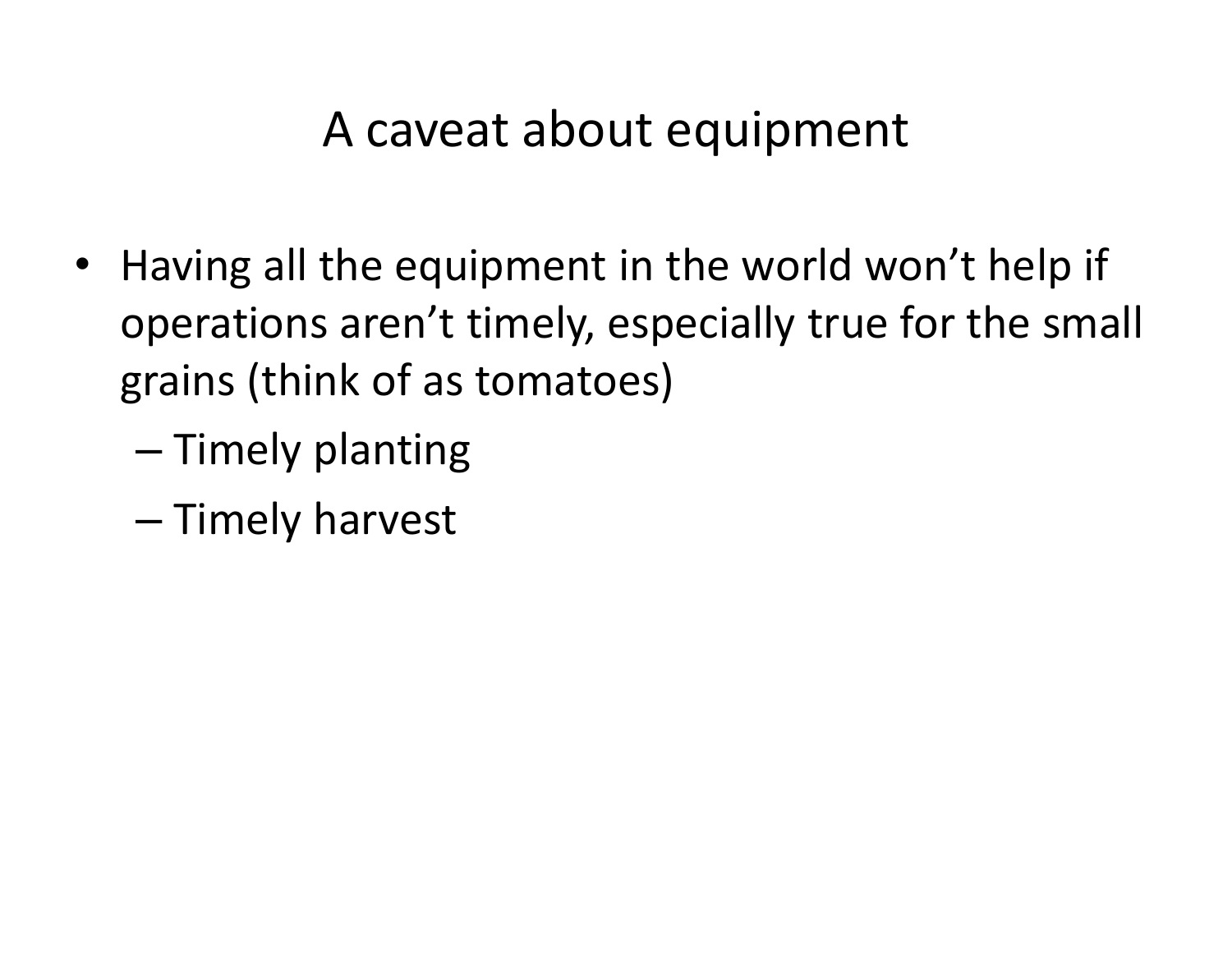# Small-scale planting options on farm

- Very small amounts of seed (1-5 g): well-prepared seed bed, hoe, rake, planting board
- As seed amount increases (always starting with a well-prepared seed bed)
	- Broadcast by hand or with spin seeder, incorporate with rake, rototiller set at shallowest depth, or harrow (increase seeding rate)
	- Use drill to make furrows, plant with single-row planter or by hand, roll or cultipack
	- Use drill with a section blocked off to adequately concentrate seed; roll or cultipack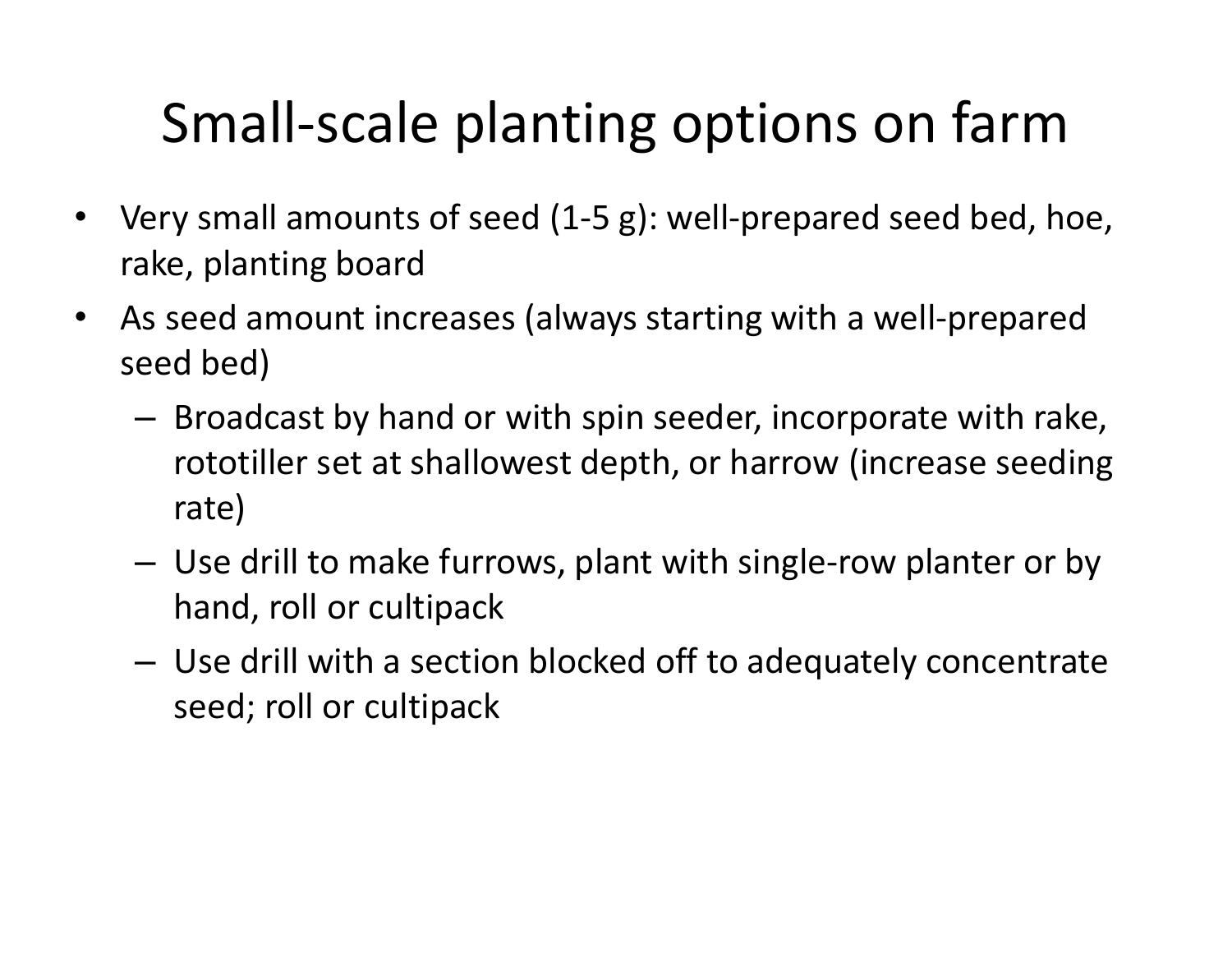

Seed increase at Lineage Farm, Hudson, NY: A pound each of heritage wheat varieties planted in 200 x 3.5 ft strips using a home-made tractor-mounted furrow maker, Jang single-row planter, roller.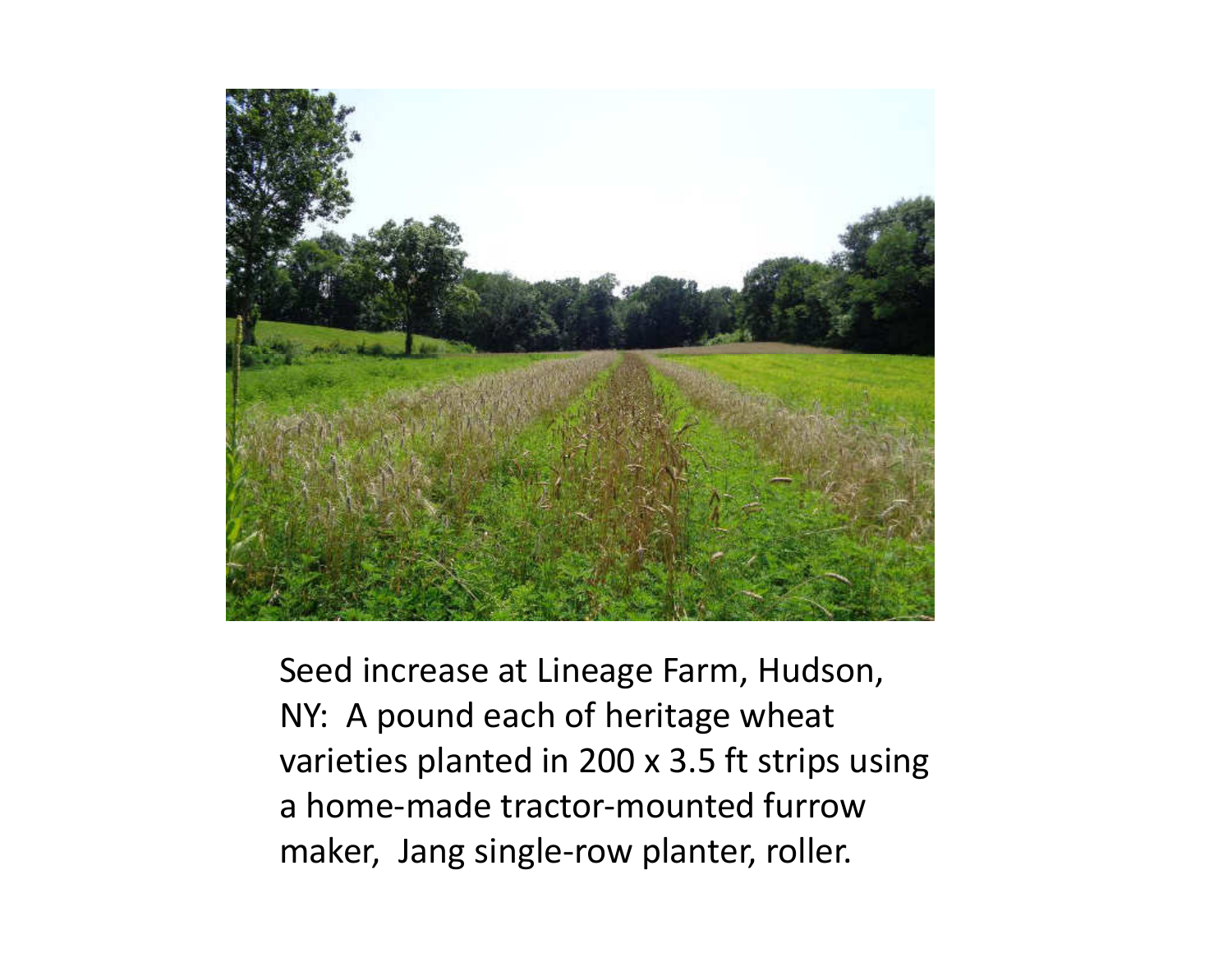#### Build your own small-scale seeder



Rg Bell, Kendall, NY with drop seeder (Northern Tool and Equipment)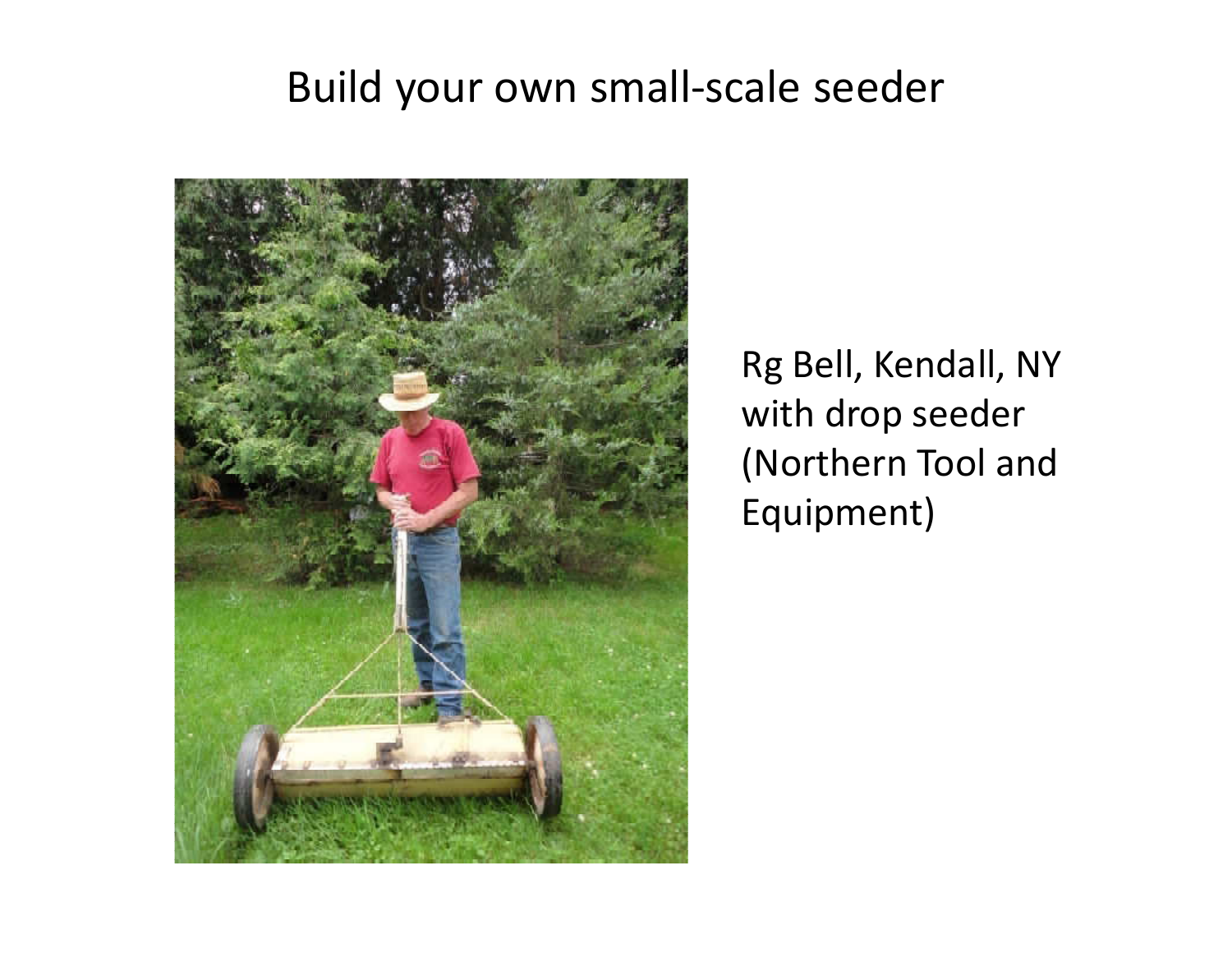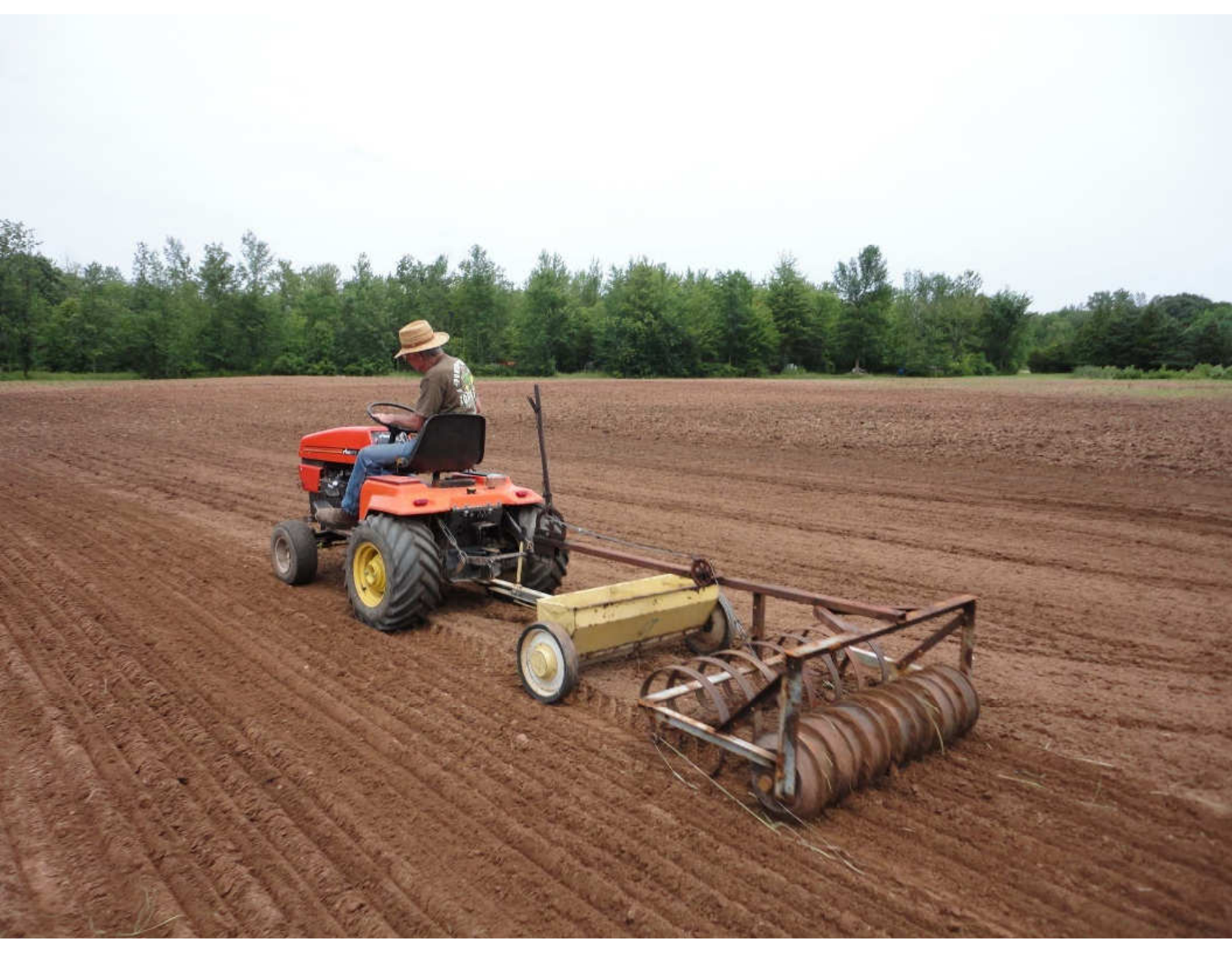# Small-scale planting options on farm

- Very small amounts of seed (1-5 g): well-prepared seed bed, hoe, rake, planting board
- As seed amount increases (always starting with a well-prepared seed bed)
	- Broadcast by hand or with spin seeder, incorporate with rake, rototiller set at shallowest depth, or harrow (increase seeding rate)
	- Use drill to make furrows, plant with single-row planter or by hand, cultipack
	- Use drill with a section blocked off to adequately concentrate seed; cultipack
- **With 25 or more pounds of seed, use drill**